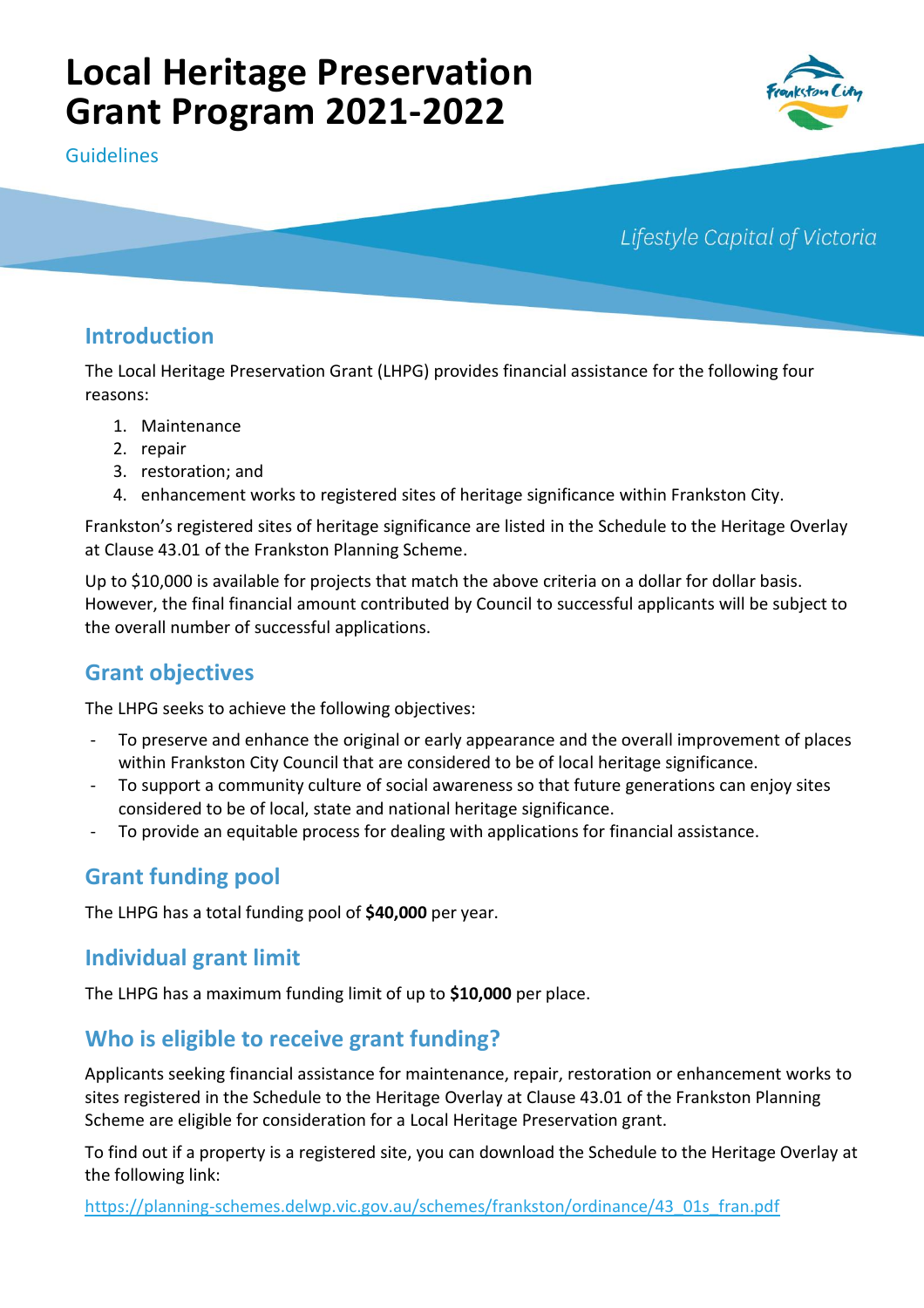To be eligible for a grant the proposed works must:

- Enhance the original or early appearance and the overall improvement of the heritage place.
- Be generally visible from the street.
- Works must be undertaken in accordance with the original heritage design style and features of the heritage place.

Ineligible works are generally those that are not proposed to be undertaken to the external fabric of the heritage place specifically. These include:

- New outbuildings
- Pools and spas
- Works that do not accord with the original heritage design style
- Interior renovations. (Internal alterations to buildings and dwelling where internal controls do not apply.)
- Works that have already commenced
- Modern additions or extensions
- Routine maintenance considered to be for the general upkeep of any property (I.E. general cleaning)
- Speculative re construction works (where there is no evidence of the proposed element i.e. a preexisting chimney)

# **Application requirements**

To be eligible for consideration for a LHPG, an application must satisfy the following requirements:

## **1. Registered site of significance**

Financial assistance will only be given for a site registered in the Schedule to the Heritage Overlay at Clause 43.01 of the Frankston Planning Scheme.

## **2. Consent of property owner**

An applicant who is not the property owner of the site for which the funding is being sought, must have written consent from the property owner in order to submit the application.

## **3. Description of works and associated costs**

Provide an overall description of the project and the works proposed to be undertaken. This includes a breakdown of the project costs and a description of how the proposed works will improve or enhance the property's heritage significance.

## **4. Supporting documentation**

Documentation which supports the proposal, includes but is not limited to photographs (existing and historical - if available), plans of the proposed works, reports, and quotations for work or consultant fees.

## **5. Financial commitment from applicant**

Evidence must be provided that the applicant can demonstrate that they will financially match the funds being sought from Council, dollar-for-dollar. For example, an applicant seeking a grant amount of \$2,000 from Council would also be required to financially contribute \$2,000 to the project. We cannot guarantee that the financial amount contributed by Council to successful applications will be for the total amount requested (dependant on the number of successful applications).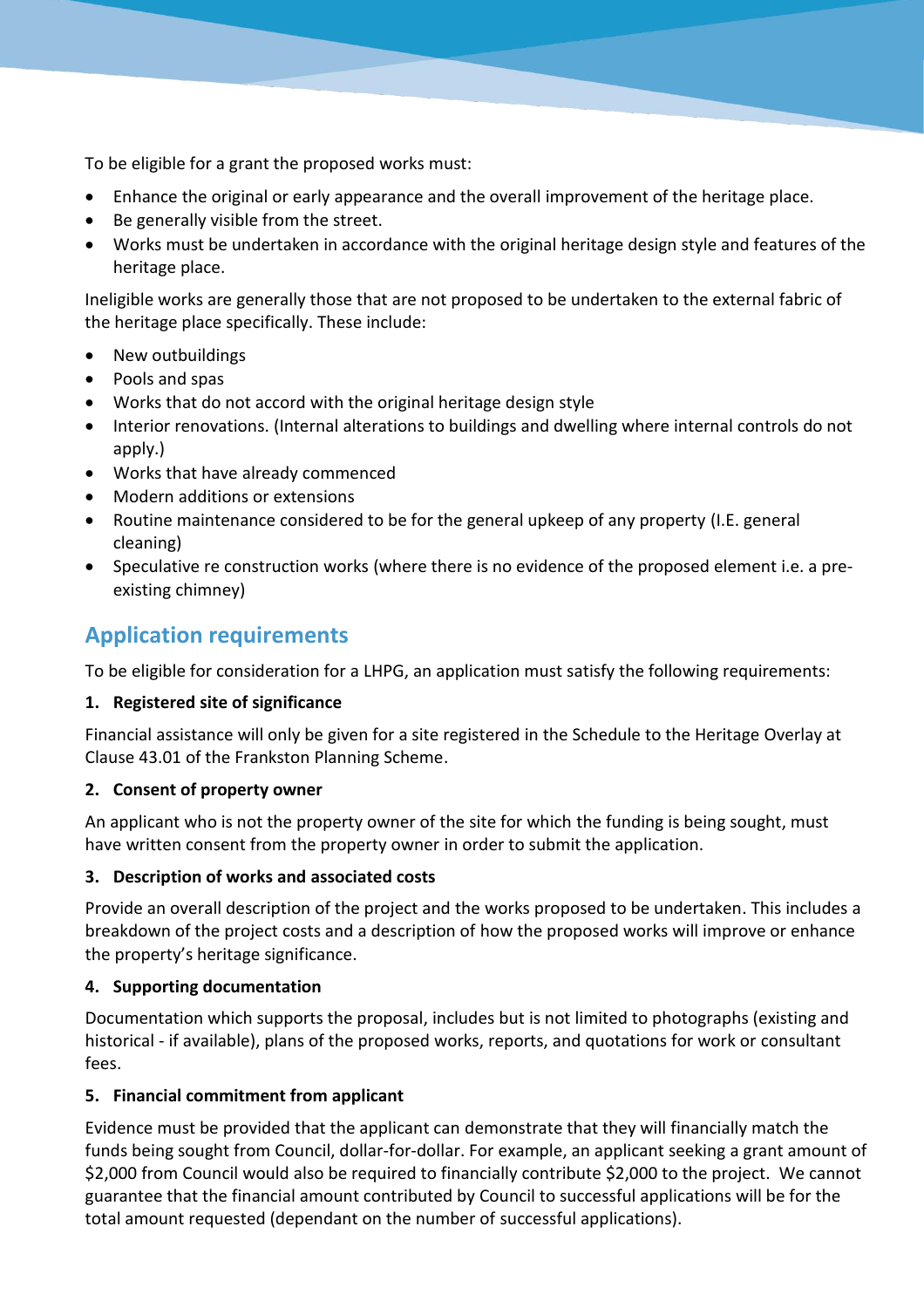## **6. Funding agreement**

Successful applicants will be required to enter into a funding agreement with Council prior to receiving any grant funding. Evidence will be required at the completion of the project to demonstrate that the grant has funded the project works that have been applied for. Examples of evidence would be any of the following: paid invoice to builders, private certification and Council officers will undertake a final site visit to view the completed works.

## **7. Planning permit requirements**

Where the proposed works require a planning permit, grant funds will only be allocated once a planning permit has been issued. A copy of the planning permit must be provided to the relevant Council officers in order for the funds to be allocated. If you are unsure if what you are proposing requires planning permission, please call the Strategic Planning Department on 1300 322 322 or email [info@frankston.vic.gov.au.](info@frankston.vic.gov.au.%20)

Examples of works which may trigger a planning permit under the Heritage Overlay include replacements/restoration of verandahs or decking, reconstruction of a front fence and painting (if external paint controls apply).

# **How to apply for a Local Heritage Preservation Grant**

To be eligible for consideration for the LHPG, applicants must complete and submit an online application form via SmartyGrants (the entire process will be managed via the SmartyGrants platform).

You can logon to apply from 3 December 2021 at: [https://frankston.smartygrants.com.au/LHPG2021\\_22](https://frankston.smartygrants.com.au/LHPG2021_22)

## **Grant selection process**

Each application for funding will be evaluated with a two-step process.

**Step 1** will involve a site visit of every property, then a short list will be developed and an assessment of the applications received will be undertaken against the priority of the proposed works.

**Step 2**, the shortlisted properties will be further reviewed and assessed against the 4 criteria as outlined in the Assessment Criteria.

Applications that have met the criteria for Steps 1 and 2 will be presented to Council (April – May 2022) with recommendations for properties that have been successful for funding and the proposed amount.

## **Step 1: Review of applications received**

Priority generally given to projects in the following order:

- 1. Involve works to the main significant structure/element (as identified in the statement of significance), rather than works to ancillary features (e.g. fence or shed)
- 2. Involve urgent works that prevent loss of significant fabric (e.g. structure stabilisation, prevention of water ingress, roof repairs, gutters)
- 3. Enhance the appearance of the property from the street.
- 4. Reconstruct original detail (e.g. removing paint from originally unpainted surfaces, reinstating an original verandah)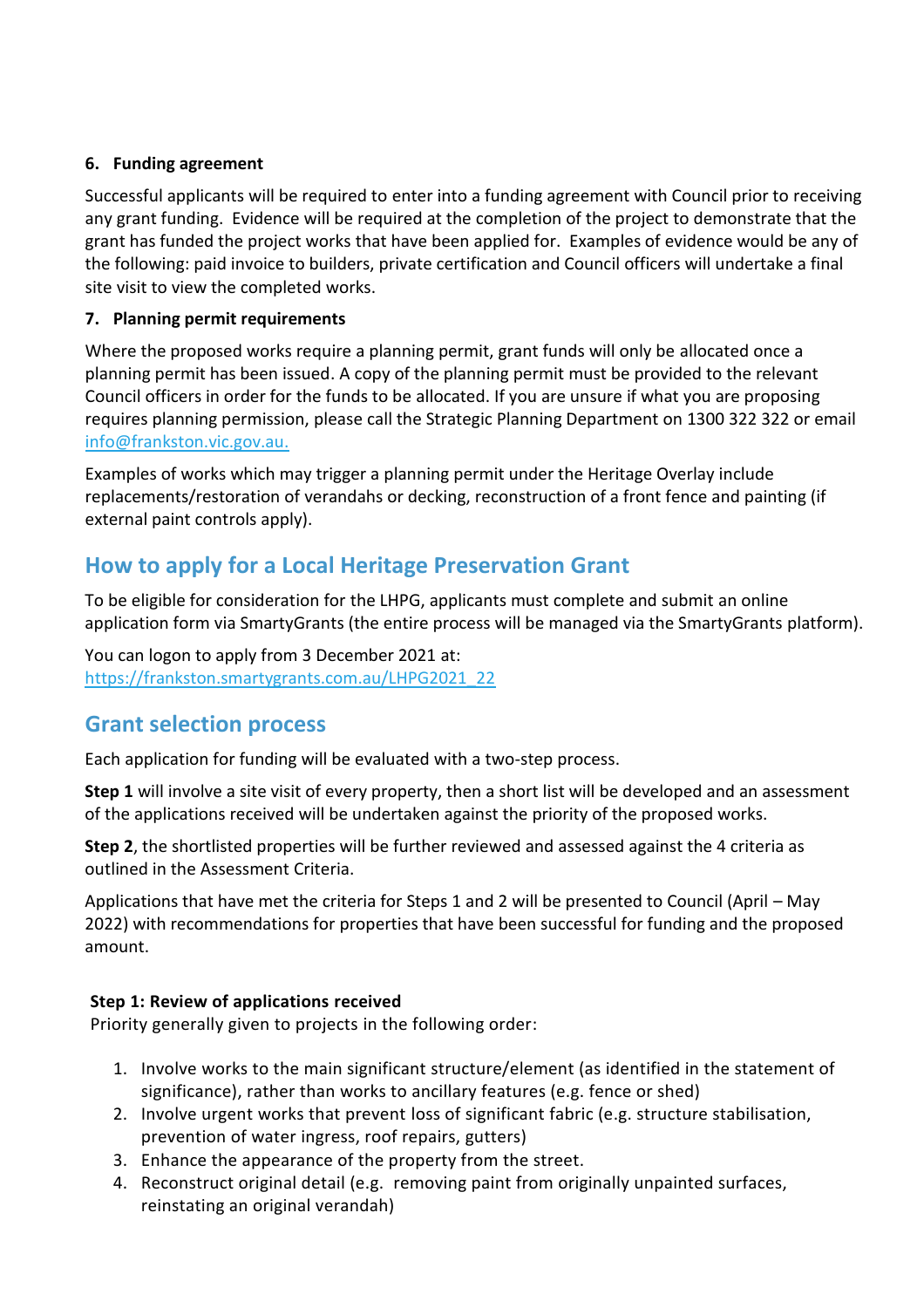### **Step 2: Assessment Criteria**

Projects will be assessed against the following criteria:

- 1. Whether the works address the Statement of Significance
- 2. Need for the works
- 3. Need for funding assistance
- 4. Community benefit (I.E. is the site publically accessible, can it be viewed from the street)
- 5. Whether previous grant applications have been successful and awarded

## **Key dates**

Applications for the LHPG open on **Friday 3 December 2021** and close on **Friday 18 February 2022**.

Applications received after this date will not be eligible for consideration and there will be no appeal process for late applications.

# **Funding Agreement and Accountability Form**

Funding will be paid in two stages. Successful applicants will need to complete a funding agreement and return it to Council to release the first payment stage. The second funding stage will be on completion of the works and applicants are required to complete an Accountability Form via SmartyGrants.

- 1. 50% on signed agreement; and
- 2. 50% upon completion of the works.

Successful applicants must invoice Council for payment in the stages as outlined.

Once the works have been completed, grant recipients must notify Council Officers who will conduct a final site inspection. Recipients must submit their Accountability Form online via SmartyGrants within 1 month of completion (Projects must be completed within 2 years of the signed agreement).

## **Terms and Conditions**

- 1. Eligibility for funding does not guarantee an application will be granted. Council has full discretion on funding decisions and these are final.
- 2. Past applicants are eligible to apply for the program.
- 3. Allocation of funds to an applicant for any purpose in any year must not be taken as a commitment by Council for funding in a subsequent year.
- 4. Grants are limited to the amount of funds allocated in Council's annual budget.
- 5. Each application will be considered on its own merits.
- 6. Retrospective funding is not available.
- 7. Council's contribution will be limited to the amount granted. All other costs associated with the proposed project will be covered by the applicant.
- 8. Successful applicants will be expected to invoice Council for reimbursement and acquittal of the stage 2 funding within 1 month of completion. Projects must be completed within 2 years of signing the agreement.
- 9. Successful applicants who receive funding must provide accountability, acquit back to Council and share the story of their experience via the SmartyGrants platform.
- 10. Funding is not available for applicants in financial debt with Council or who have not previously complied with grant conditions (including unable to properly account for prior funds; have not